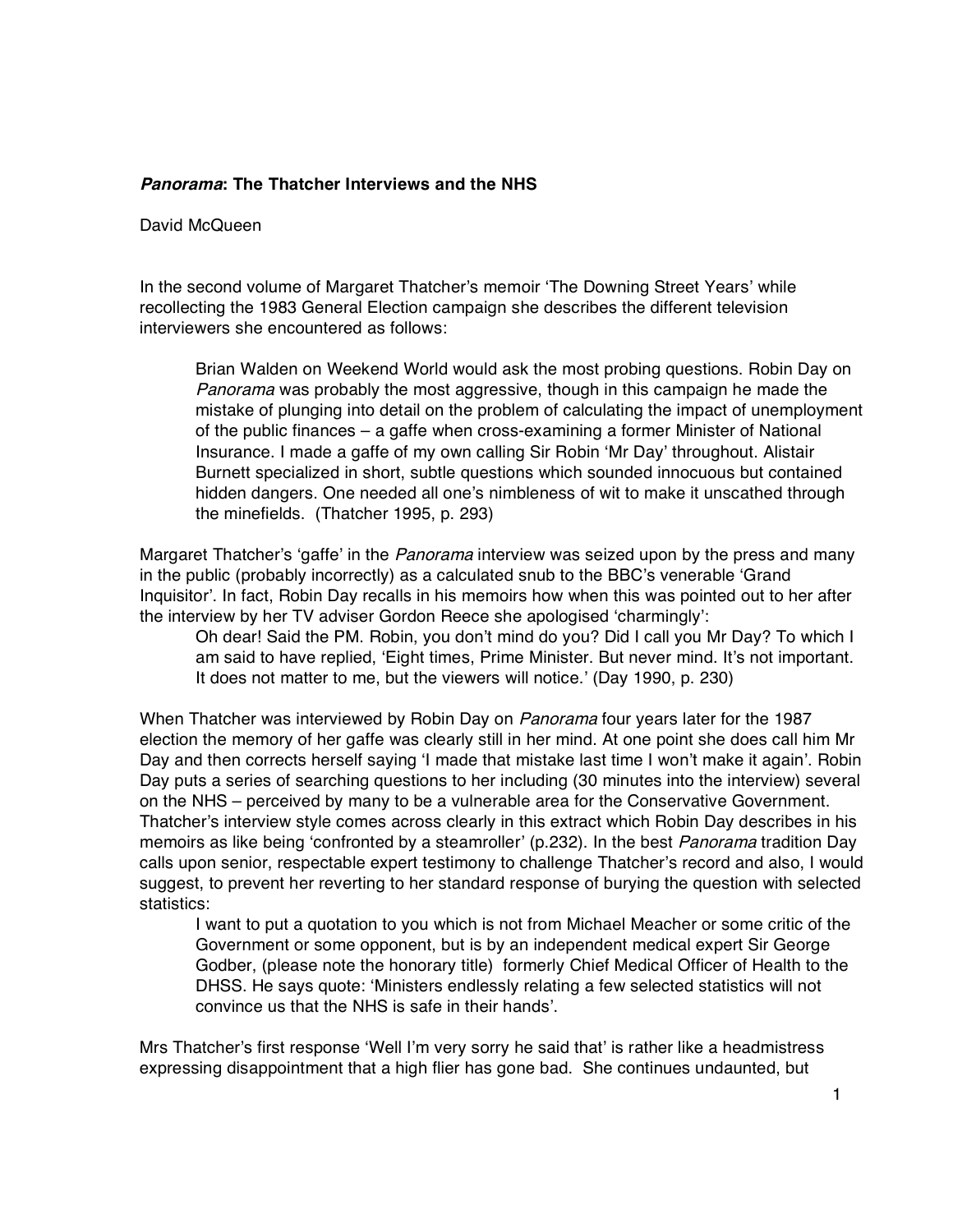careful in this answer at least not to revert to statistics. We can see what Day calls her 'steamroller' style in the use of repetition and heavy emphasis. Words are given strong stress in almost every sentence and then there are other words that get a kind of super stress – like a school teacher making a point VERY firmly to a class of rather dim children. The language remains simple, concrete and unassailable, as she methodically lays out the facts and arguments brick-by-brick to build an unassailable wall - an electoral fortress wall. We see this here especially when she makes use of old headlines to make her point VERY clearly that the Conservatives are investing MORE and doing a BETTER job than the discredited Labour opposition ever did in power. We can see this in her two minute answer here, a part of which is obviously prepared,

you cannot ignore the tremendous extra resources that we have put in, the extra number of hospitals that have gone up, the extra nurses. The ordinary taxpayer pays. But I sometimes do feel that every single case, and there are a million people employed in the health service, that every single case of difficulty is brought to us. May I remind you of what actually happened under the alternative government? Under Labour. These are headlines which eventually I took out.. (and here as she turns to pick up a pile of photocopied front pages from the 1970s.) What happened to the health service under Labour Government? This is February 1979: "Target for today sick children". This is also under a Labour Government "Have mercy on my son" This is another one ..and another one …"

in an apparently endless stream.

Before we continue with Robin Day's next question I would like to read what he had to say about the effect of Thatcher and Kinnock on the television interview – a serious allegation about the devaluation of the political interview which he claims has been 'hijacked by the top politicians, presumably on advice from their media advisors'. He describes Margaret Thatcher's achievements as a PM including 'winning three elections', 'curbing the unions' and 'burying socialism' and but adds that she also succeeded in devaluing the set piece television interview as an instrument of democratic dialogue.

In the sixties and seventies such interviews , on both BBC and ITV, [in which Prime Ministers or other political leaders were closely and vigorously questioned in seriously detail for forty minutes] were highly significant and newsworthy events. […] In the eighties, however, even during general elections, the significance, news value and appeal of the set piece television encounter greatly declined. The person mainly responsible for this has been Margaret Thatcher, aided and abetted by Neil Kinnock. Both, in their different styles, have been determined to make the TV interview a platform of their own. The interviewer's questions, or attempts at questions, have been treated as tiresome interruptions to the impressive flow of Thatcherite statistics or Kinnockian rhetoric. Interviews have tended to become a series of statements, planned for delivery irrespective of the questions which had been put. This technique has gradually brought about the decline of the major television interview. It is now rarely a dialogue which could be helpful to the viewer. A few years ago in an after-dinner speech, I cracked a little joke about going to No. 10 and beginning my interview thus: 'Prime Minister, what is your answer to my first question? Among those who laughed loudest were several members of Mrs Thatcher's Cabinet.

(Day 1989, p.283)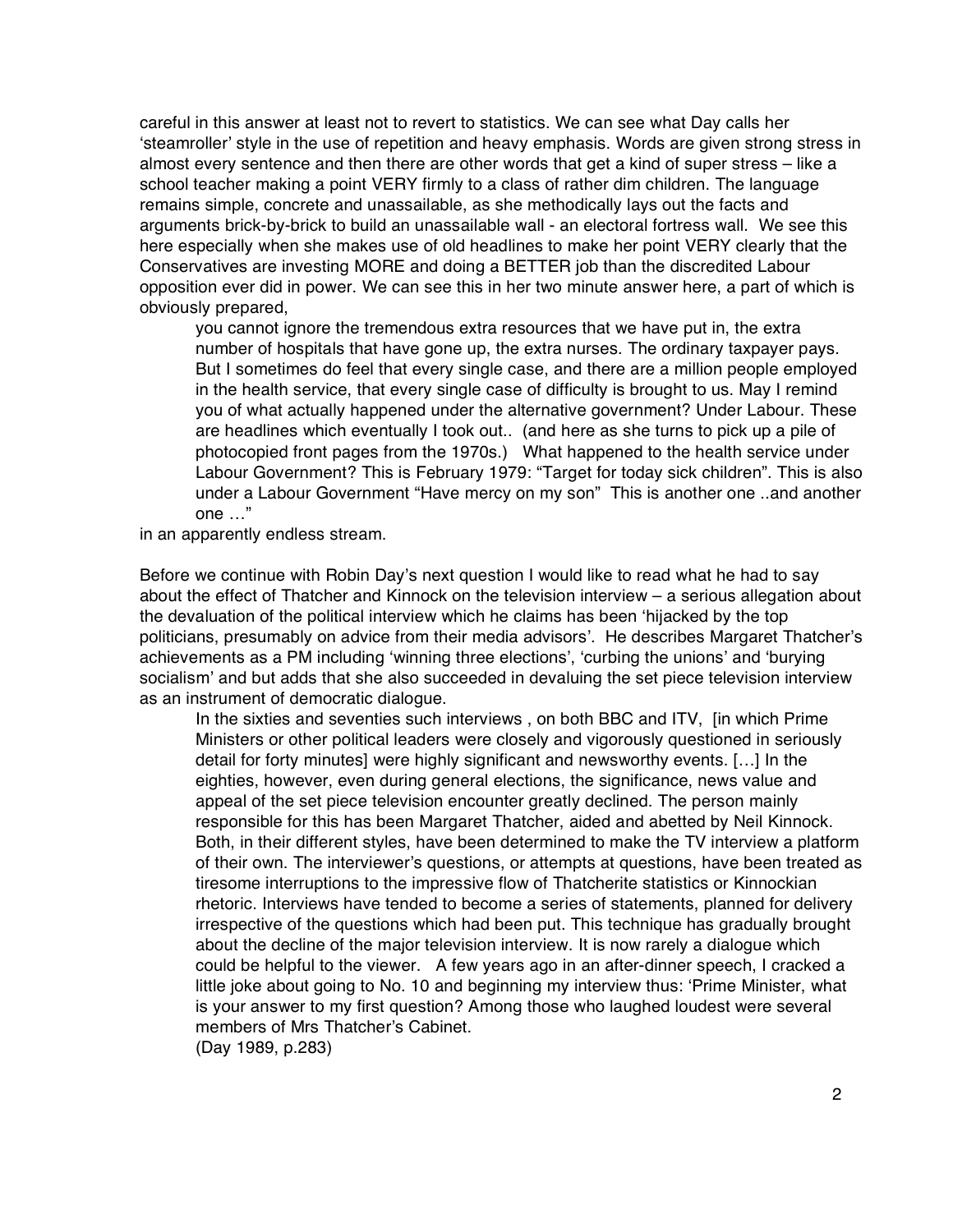In this short presentation there isn't time to play more than two or three questions mainly because the standard length of Margaret Thatcher's answer is between a minute and a half and two minutes. She often returns to the theme of the ordinary taxpayer I presume she grew up in a house where they played a lot of 'Just a Minute' where no hesitation, deviation or repetition is allowed. Press the buzzer if you hear any hesitation or deviation (there's a fair bit of repetition) in this answer and notice how Robin Day tries in vain to intervene to pose his next question towards the end.

 "Day: [quotes] Without extra resources the future of the NHS looks grim. Thatcher: There have been extra resources. From 8 billion that was the general family of four paid £11 a week when I came into No 10. Now they are paying £27, £28 per week in taxes every family of four to the NHS. That is a very considerable increase. Resources don't come from governments they come from tax payers."

Mrs Thatcher's defence of her policies rests on a strong appeal to common sense. "We" are spending a lot more on the NHS than Labour, the money comes from ordinary taxpayers, ordinary taxpayers do not have bottomless pockets. Furthermore, revenue for the NHS also depends on a strong economy which the Tories have provided. The logic is tight and requires informed and expert counterargument, but Robin Day is not lured into the trap of disputing statistics again. He made that mistake in the 1983 election interview and barely escaped alive. Now he goes for the gut question, the question of Margaret Thatcher's reputation as a hard, uncaring person. Here, statistics won't do so we see Thatcher adopt a different counter-attack:

Thatcher reminds the audience that the accusation comes from people who brought the country low, reminds them of Labour's record in government (which was 'a disgrace') in being unable to borrow a 'penny piece' because of their spendthrift ways. 'A penny piece' - the language of the Victorian playground – 'Can't catch me for a penny piece' or of the corner shop where she was raised – a penny piece of toffee or any commodity sold for a penny to the poorest in the street. Almost a taunt against Labour – you were so bankrupt you couldn't raise a penny piece.

So the accusation that she is 'hard' is one levelled by the left who have no right to make such a judgement given the mess they made of things. A bankrupt crowd and ideology compared to the Tories' 'excellent record'. A finally, somewhat desperately I think, a softer tone, an admission of her charitable works: Margaret Thatcher admits she gives 20% of her income to the National Society for the Prevention of Cruelty to Children (NSPCC) and her husband Denis (why he's brought into it is a puzzle) supports a sporting charity for the young and disabled (The Lord Taverners). So she is human and as Robin Day desperately tries to move on she has one last comment on the accusation:

It is intended to upset me and it would, but for one thing. I look at the people who make it and know what they are up to.

Her voice almost lowered to a threatening whisper here. Again the language of the Headmistress - I know what you are up to, I see through your rebellious behaviour and I won't tolerate it.

## **David Dimblebys Interview**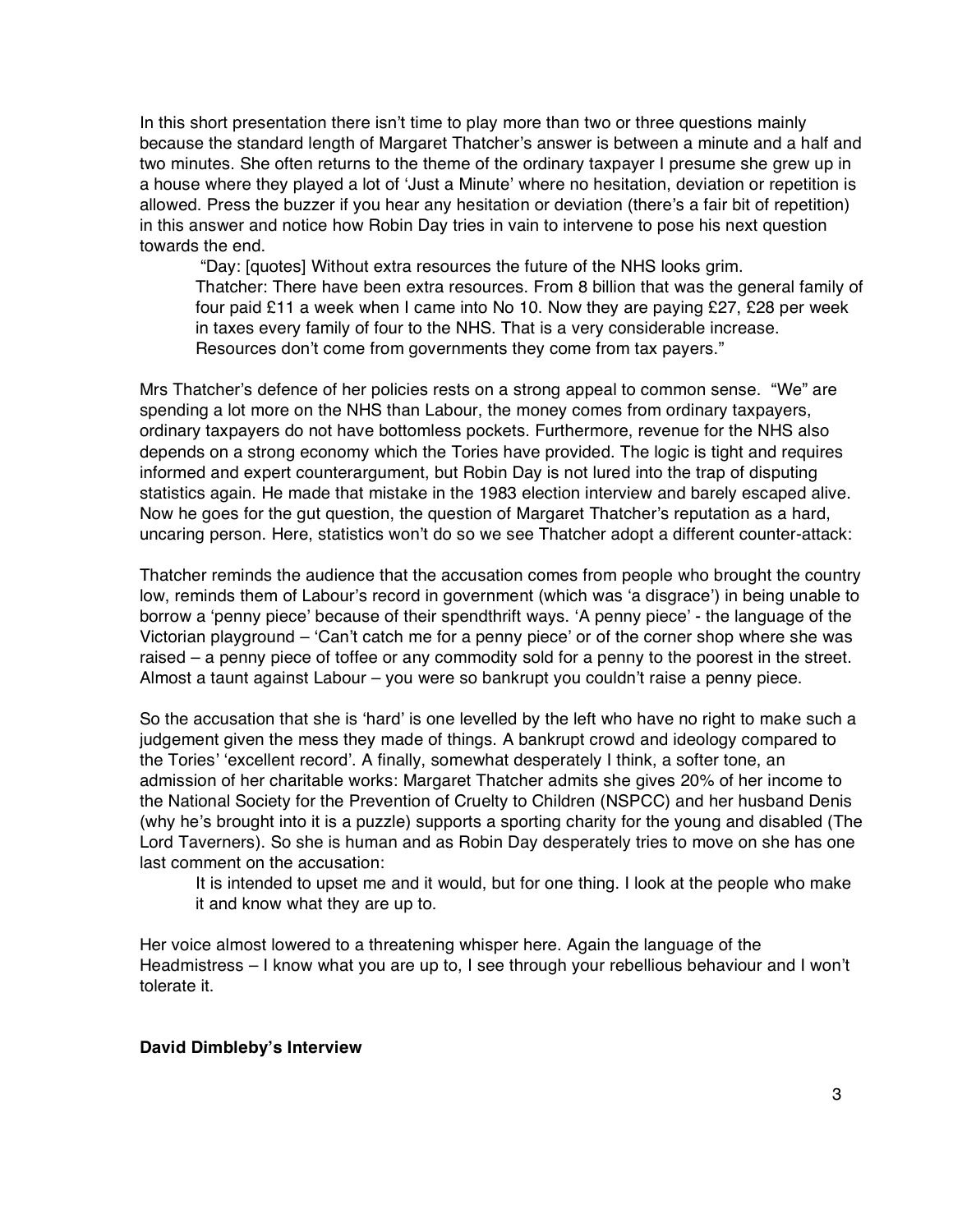The second Thatcher interview with David Dimbleby takes place in January 1988. Dimbleby's interview style is less abrasive than that of Robin Day and his line of questioning, while persistent, is softer in tone and moves into what I consider very interesting new territory that I will look at shortly. As with the Day interview, Dimbleby struggles to control the interview as Margaret Thatcher's answers stretch to around two minutes in length with almost no opportunity for interruption, interrogation or follow up questions. As with the Day interview Thatcher's heavy stress, repetitive inflection and steady, unrelenting pace gives the interview an inescapable, endless feel, which combines in a deadly fashion with her frequent use of figures and statistics that punctuate the monologue like a battering ram.

In the final and in some ways most interesting section of the interview, Dimbleby asks why Thatcher is 'dithering' on Health. He asks why she doesn't begin a 'radical review of the health service'. It becomes clear in the follow up question that Dimbleby is asking why more privatisation is not being introduced into the NHS as some in the Conservative Party and Private Health Industry would like. With so much of what was once publicly owned in a mixed economy having been privatised in the 1980s (BT, the steel industry, British Airways, water, gas, electricity, the railways, buses etc.) Britain by 1988 is effectively a market economy with market values and assumptions at its core – and the last bitter arguments against privatisation have been laid to rest and the 'inevitable' logic of the market reigns supreme.

Dimbleby: Is it inevitable given the scale of increase in demand for the health service… is it in your view inevitable that this country moves towards a much greater private element? We are way behind France, we are way behind Germany, the amount people spend privately on health care. Do you want to see a national health service paid for by the tax payer and the private sector paid for by people through health insurance, do you want to see them come together and private sector increase?

It could be argued that Dimbleby is trying to flush Thatcher's real views on the future of the NHS out here, but we end up with the extraordinary situation where Thatcher appears to be defending the core value of the NHS despite her privatising zeal elsewhere, against an interviewer appearing to lay out the need for privatisation in the NHS and asking why the Government is not privatising more quickly. I would argue that this shows us how successful Thatcher was in the space of a decade in turning the economic and social agenda or terms of debate completely around so dramatically that it would seem perfectly natural for a senior BBC reporter to be asking why the Conservative Government was not privatising parts of the NHS more quickly. This, like New Labour, is perhaps Thatcher's greatest achievement for the right – in putting the neo-liberal agenda (an agenda so unthinkable in 1979 that privatisation of any industry was not mentioned in the Conservative Party election campaign) centre stage in British political life. Here the most popular and last bastion of the post-war Labour Government's Welfare State is being challenged, not by the Iron Lady, but by the reasonable, mild-mannered logic of Panorama's David Dimbleby.

## **Sources**

Day, R., 1990. Grand inquisitor. London: Pan Books.

Panorama: The Party Leaders: Rt Hon Margaret Thatcher. Robin Day Interviews Margaret Thatcher. 8th June 1987. BBC.